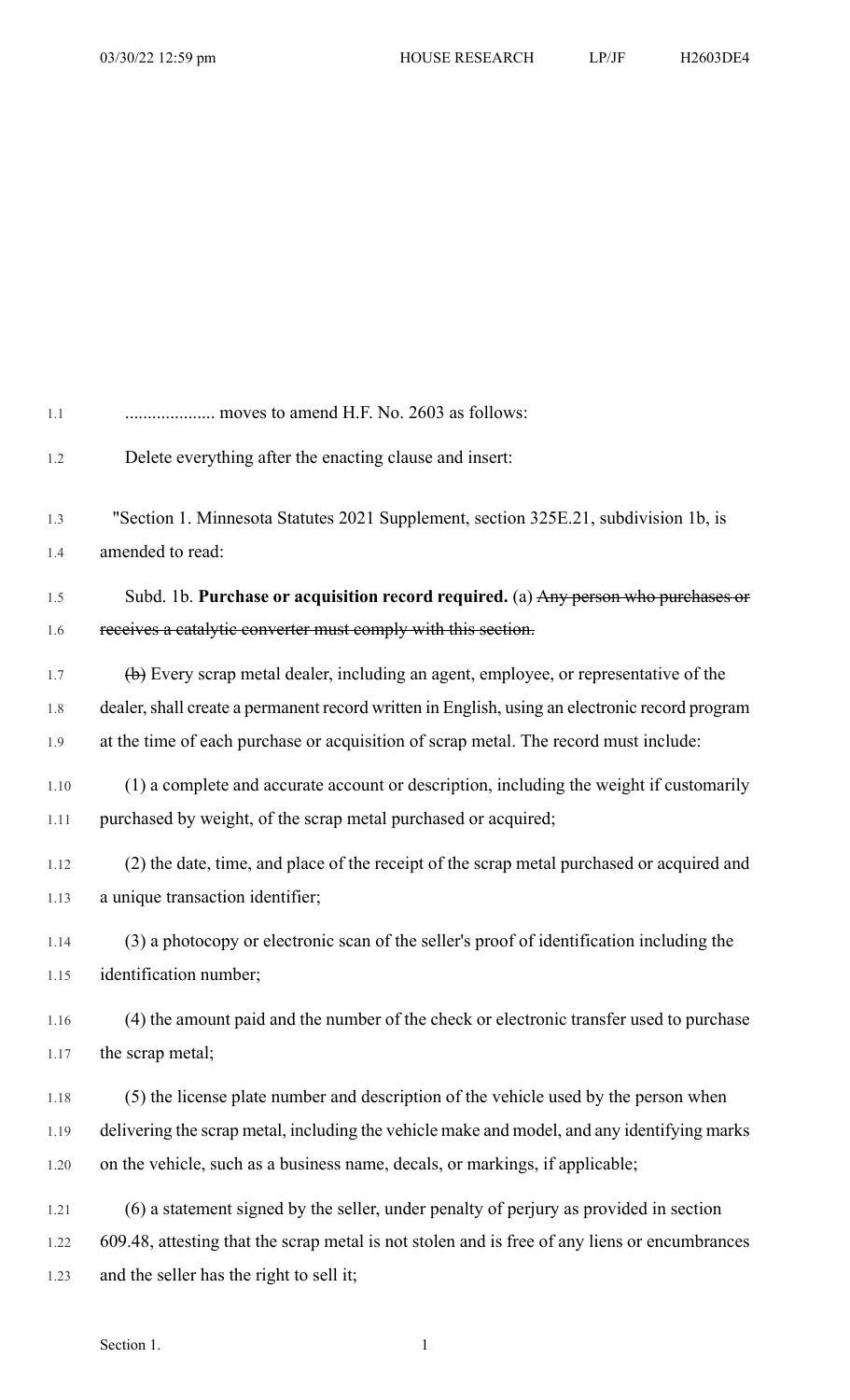2.1 (7) a copy of the receipt, which must include at least the following information: the name 2.2 and address of the dealer, the date and time the scrap metal was received by the dealer, an 2.3 accurate description of the scrap metal, and the amount paid for the scrap metal;

- 2.4 (8) in order to purchase a detached catalytic converter, the vehicle identification number 2.5 of the car it was removed from or as an alternative any numbers, bar codes, stickers, or other 2.6 unique markings that result whether resulting from the pilot project created under subdivision 2.7 2b or some other source. The alternative number must be under a numbering system that
- 2.8 can be immediately linked to the vehicle identification number by law enforcement; and
- 2.9 (9) the name of the person who removed the catalytic converter identity, or identifier, 2.10 of the employee completing the transaction.
- 2.11 (e) (b) The record, as well as the scrap metal purchased or received, shall at all reasonable 2.12 times be open to the inspection of any properly identified law enforcement officer.
- 2.13  $(d)$  (c) Except for the purchase of detached catalytic converters, no record is required 2.14 for property purchased from merchants, manufacturers, salvage pools, insurance companies, 2.15 rental car companies, financial institutions, charities, dealers licensed under section 168.27, 2.16 or wholesale dealers, having an established place of business, or of any goods purchased at 2.17 open sale from any bankrupt stock, but a receipt as required under paragraph (b), clause 2.18 (7), shall be obtained and kept by the person, which must be shown upon demand to any 2.19 properly identified law enforcement officer.
- 2.20 (e) (d) The dealer must provide a copy of the receipt required under paragraph (b), clause 2.21 (7), to the seller in every transaction.
- 2.22  $(f)(e)$  Law enforcement agencies in the jurisdiction where a dealer is located may conduct 2.23 regular and routine inspections to ensure compliance, refer violations to the city or county 2.24 attorney for criminal prosecution, and notify the registrar of motor vehicles.
- 2.25  $(g)$  (f) Except as otherwise provided in this section, a scrap metal dealer or the dealer's 2.26 agent, employee, or representative may not disclose personal information concerning a 2.27 customer without the customer's consent unless the disclosure is required by law or made 2.28 in response to a request from a law enforcement agency. A scrap metal dealer must implement 2.29 reasonable safeguards to protect the security of the personal information and prevent 2.30 unauthorized access to or disclosure of the information. For purposes of this paragraph, 2.31 "personal information" is any individually identifiable information gathered in connection 2.32 with a record under paragraph (a).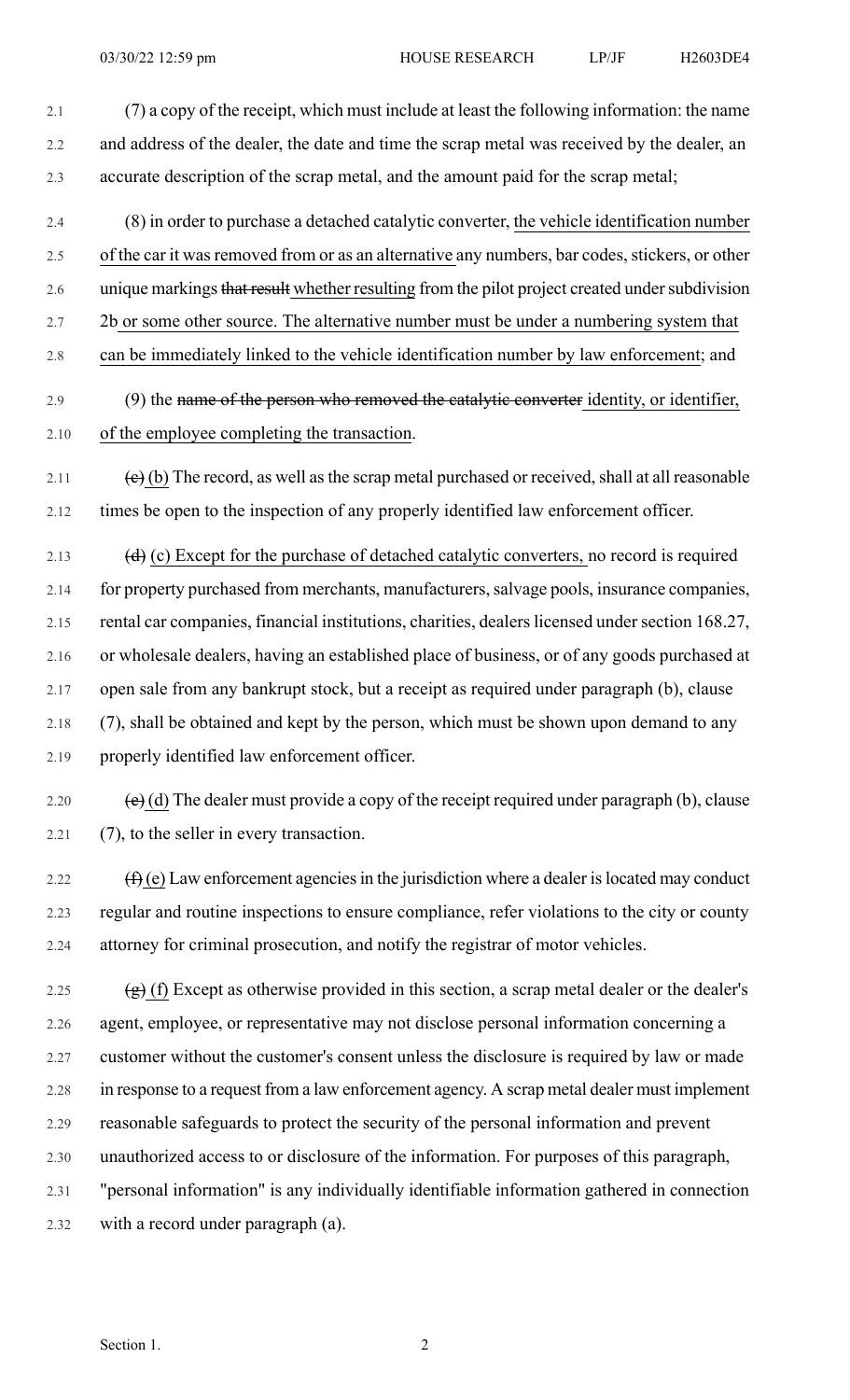3.1 Sec. 2. Minnesota Statutes 2020, section 325E.21, subdivision 2, is amended to read:

3.2 Subd. 2. **Retention required.** Records required to be maintained by subdivision

3.3 subdivisions 1a  $er$ , 1b, 11, 12, and 13, shall be retained by the scrap metal dealer for a period 3.4 of three years.

3.5 Sec. 3. Minnesota Statutes 2021 Supplement, section 325E.21, subdivision 2b, is amended 3.6 to read:

3.7 Subd. 2b. **Catalytic converter theft prevention pilot project.** (a) The catalytic converter 3.8 theft prevention pilot project is created to deter the theft of catalytic converters by marking 3.9 them with vehicle identification numbers or other unique identifiers.

3.10 (b) The commissioner shall establish a procedure to mark the catalytic converters of 3.11 vehicles most likely to be targeted for theft with unique identification numbers using labels, 3.12 engraving, theft deterrence paint, or other methods that permanently mark the catalytic 3.13 converter without damaging its function. The commissioner shall establish a procedure to 3.14 install antitheft detection devices to deter theft of catalytic converters.

3.15 (c) The commissioner shall work with law enforcement agencies, insurance companies, 3.16 and scrap metal dealers to identify vehicles that are most frequently targeted for catalytic 3.17 converter theft and to establish the most effective methods for marking, or installing an 3.18 antitheft detection device for, catalytic converters.

3.19 (d) Materials purchased under this program may be distributed to dealers, as defined in 3.20 section 168.002, subdivision 6, automobile repair shops and service centers, law enforcement 3.21 agencies, and community organizationsto arrange for the marking of the catalytic converters 3.22 of vehicles most likely to be targeted for theft at no cost to the vehicle owners.

3.23 (e) The commissioner may prioritize distribution of materials to areas experiencing the 3.24 highest rates of catalytic converter theft.

3.25 (f) The commissioner must make educational information resulting from the pilot program 3.26 available to law enforcement agencies and scrap metal dealers and is encouraged to publicize 3.27 the program to the general public.

3.28 (g) The commissioner shall include a report on the pilot project in the report required 3.29 under section 65B.84, subdivision 2. The report must describe the progress, results, and any 3.30 findings of the pilot project including the total number of catalytic converters marked under 3.31 the program, and, to the extent known, whether any catalytic converters marked under the 3.32 pilot project were stolen and the outcome of any criminal investigation into the thefts.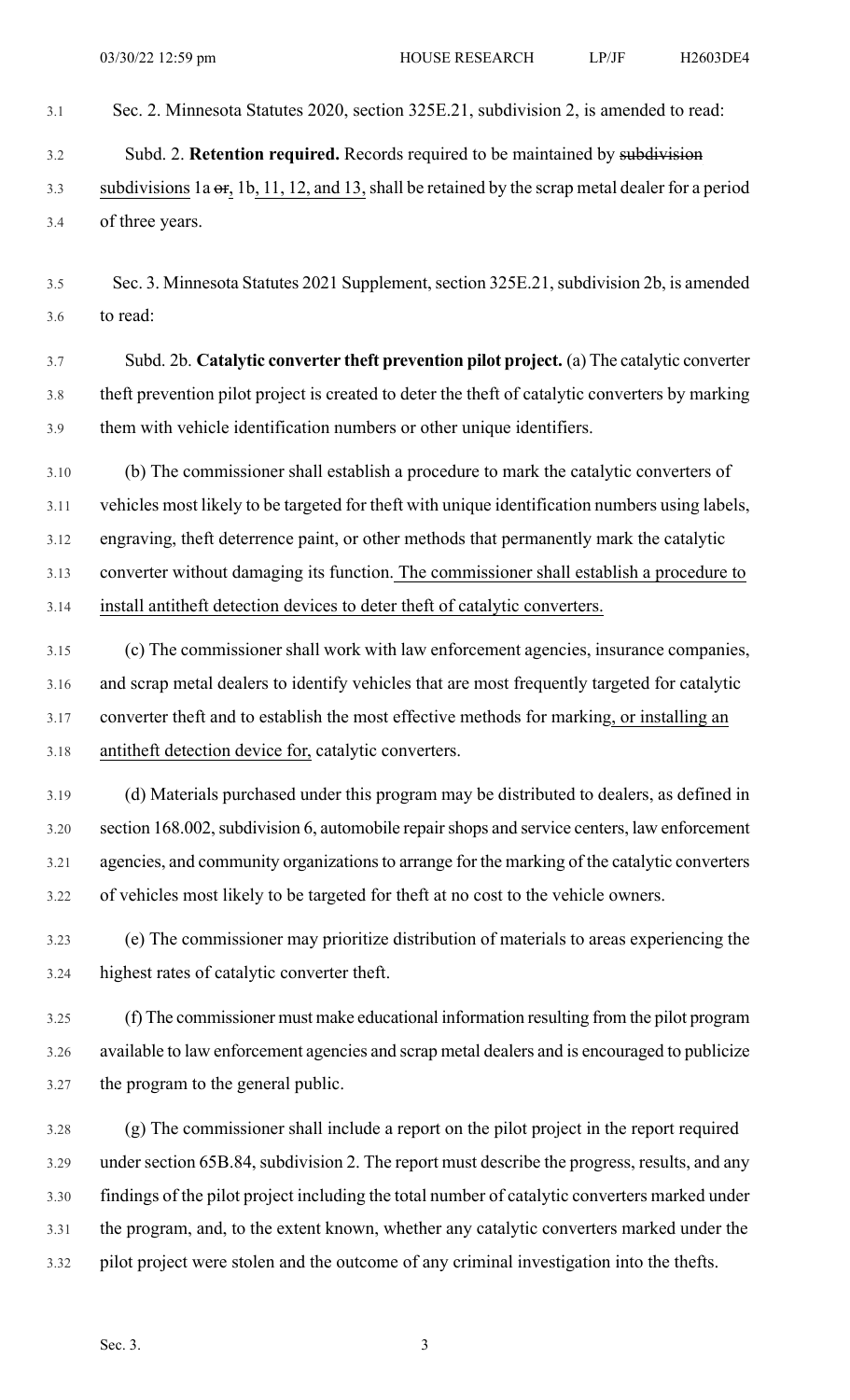| 4.1  | Sec. 4. Minnesota Statutes 2020, section 325E.21, subdivision 5, is amended to read:              |
|------|---------------------------------------------------------------------------------------------------|
| 4.2  | Subd. 5. Training. Each scrap metal dealer shall review the educational materials                 |
| 4.3  | provided by the superintendent of the Bureau of Criminal Apprehension under section               |
| 4.4  | 299C.25 and ensure that all employees do so as well. A scrap metal dealer engaged in the          |
| 4.5  | purchase of used catalytic converters shall ensure employees handling catalytic converter         |
| 4.6  | transactions are specifically trained and familiar with the additional requirements for catalytic |
| 4.7  | converters.                                                                                       |
| 4.8  | Sec. 5. Minnesota Statutes 2020, section 325E.21, subdivision 6, is amended to read:              |
| 4.9  | Subd. 6. Criminal penalty. (a) A scrap metal dealer, or the agent, employee, or                   |
| 4.10 | representative of the dealer, who intentionally violates a provision of this section, except      |
| 4.11 | for subdivisions 11 to $13$ , is guilty of a misdemeanor.                                         |
| 4.12 | (b) A person who violates subdivisions 11 to 13 is guilty of a:                                   |
| 4.13 | (1) misdemeanor for possession or purchase of one catalytic converter;                            |
| 4.14 | (2) gross misdemeanor for possession or purchase of two catalytic converters; and                 |
| 4.15 | (3) felony for possession or purchase of three or more catalytic converters.                      |
| 4.16 | <b>EFFECTIVE DATE.</b> This section is effective August 1, 2022, and applies to crimes            |
| 4.17 | committed on or after that date.                                                                  |
| 4.18 | Sec. 6. Minnesota Statutes 2020, section 325E.21, is amended by adding a subdivision to           |
| 4.19 | read:                                                                                             |
|      |                                                                                                   |
| 4.20 | Subd. 11. Prohibition on possessing catalytic converters; exception. (a) It is unlawful           |
| 4.21 | for a person to possess a used catalytic converter that is not attached to a motor vehicle        |
| 4.22 | except when:                                                                                      |
| 4.23 | (1) the converter is marked with the date the converter was removed from the vehicle              |
| 4.24 | and the identification number of the vehicle from which the converter was removed or an           |
| 4.25 | alternative number to the vehicle identification number; or                                       |
| 4.26 | (2) the converter has been EPA certified for reuse as a replacement part.                         |
| 4.27 | (b) If an alternative number to the vehicle identification number is used, it must be under       |
| 4.28 | a numbering system that can be immediately linked to the vehicle identification number by         |
| 4.29 | law enforcement. The marking of the alternative number may be made in any permanent               |
| 4.30 | manner, including but not limited to an engraving or use of permanent ink. The marking            |
| 4.31 | must clearly and legibly indicate the date removed and the vehicle identification number          |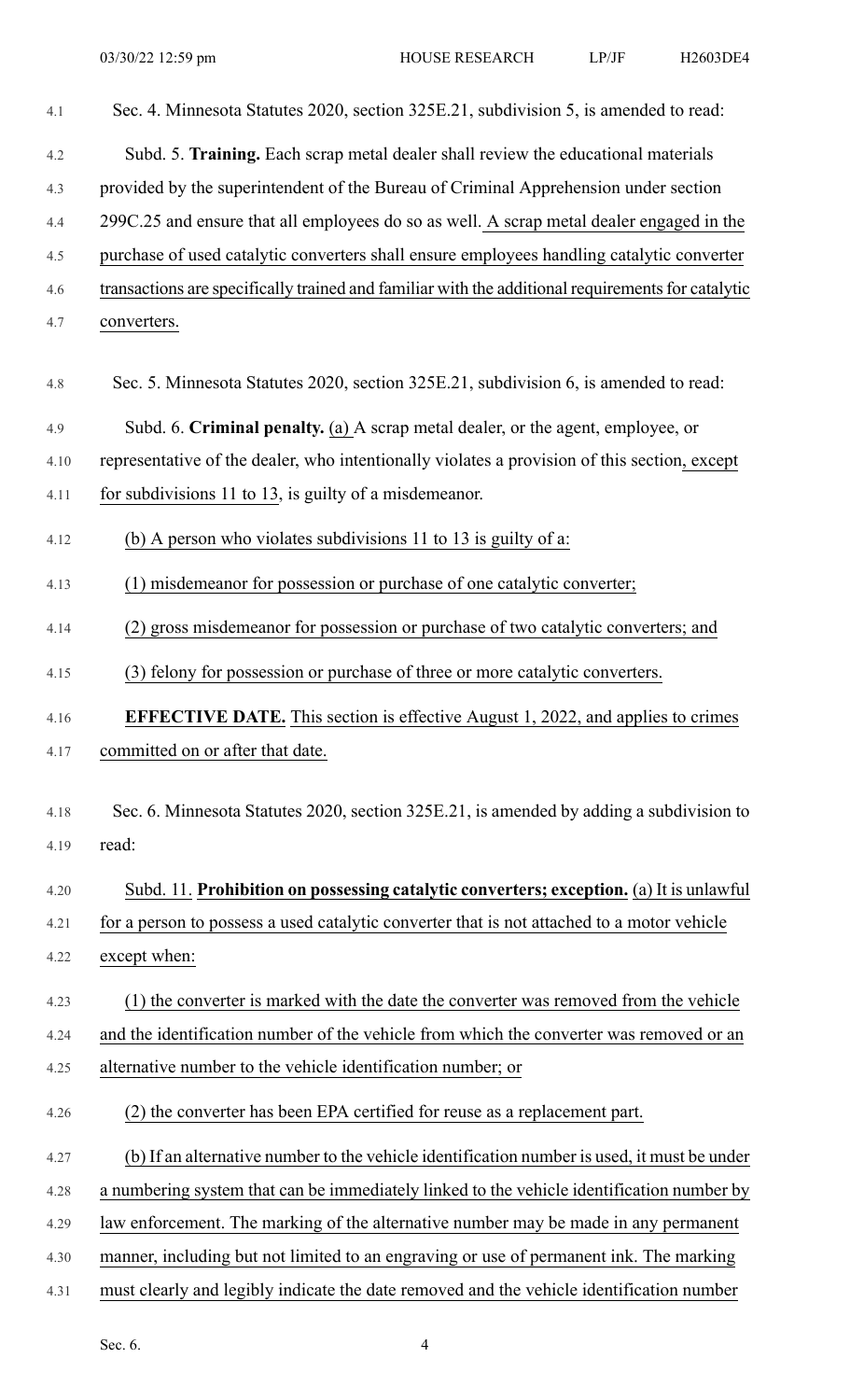| 5.1  | or the alternative number and the method by which law enforcement can link the converter       |
|------|------------------------------------------------------------------------------------------------|
| 5.2  | to the vehicle identification number.                                                          |
| 5.3  | <b>EFFECTIVE DATE.</b> This section is effective August 1, 2022, and applies to crimes         |
| 5.4  | committed on or after that date.                                                               |
|      |                                                                                                |
| 5.5  | Sec. 7. Minnesota Statutes 2020, section 325E.21, is amended by adding a subdivision to        |
| 5.6  | read:                                                                                          |
| 5.7  | Subd. 12. Prohibition. It is unlawful for a person who is not a registered scrap metal         |
| 5.8  | dealer to purchase a used catalytic converter that is not EPA certified for reuse as a         |
| 5.9  | replacement part except when the catalytic converter is attached to a motor vehicle. A used    |
| 5.10 | catalytic converter that is EPA certified for reuse as a replacement part may be sold to a     |
| 5.11 | person or business for reuse as a replacement part for a motor vehicle when the requirements   |
| 5.12 | of subdivision 11 are met.                                                                     |
| 5.13 | <b>EFFECTIVE DATE.</b> This section is effective August 1, 2022, and applies to crimes         |
| 5.14 | committed on or after that date.                                                               |
|      |                                                                                                |
| 5.15 | Sec. 8. Minnesota Statutes 2020, section 325E.21, is amended by adding a subdivision to        |
| 5.16 | read:                                                                                          |
| 5.17 | Subd. 13. Purchase of catalytic converters. A scrap metal dealer is prohibited from            |
| 5.18 | processing, selling, or removing a catalytic converter from the dealer's premises for at least |
| 5.19 | seven days after the catalytic converter acquisition by the scrap metal dealer.                |
| 5.20 | <b>EFFECTIVE DATE.</b> This section is effective August 1, 2022, and applies to crimes         |
| 5.21 | committed on or after that date.                                                               |
|      |                                                                                                |
| 5.22 | Sec. 9. Minnesota Statutes 2020, section 325E.21, is amended by adding a subdivision to        |
| 5.23 | read:                                                                                          |
| 5.24 | Subd. 14. New and used motor vehicles. Dealers, as defined in section 168.002,                 |
| 5.25 | subdivision 6, and dealers in used motor vehicles must mark the catalytic converters of all    |
| 5.26 | motor vehicles held for sale with unique identification numbers using labels, engraving,       |
| 5.27 | theft deterrence paint, or other methods that permanently mark the catalytic converter without |
| 5.28 | damaging its function. The commissioner shall advise dealers and dealers in used motor         |
| 5.29 | vehicles of the best method to accomplish permanently marking the catalytic converter.         |